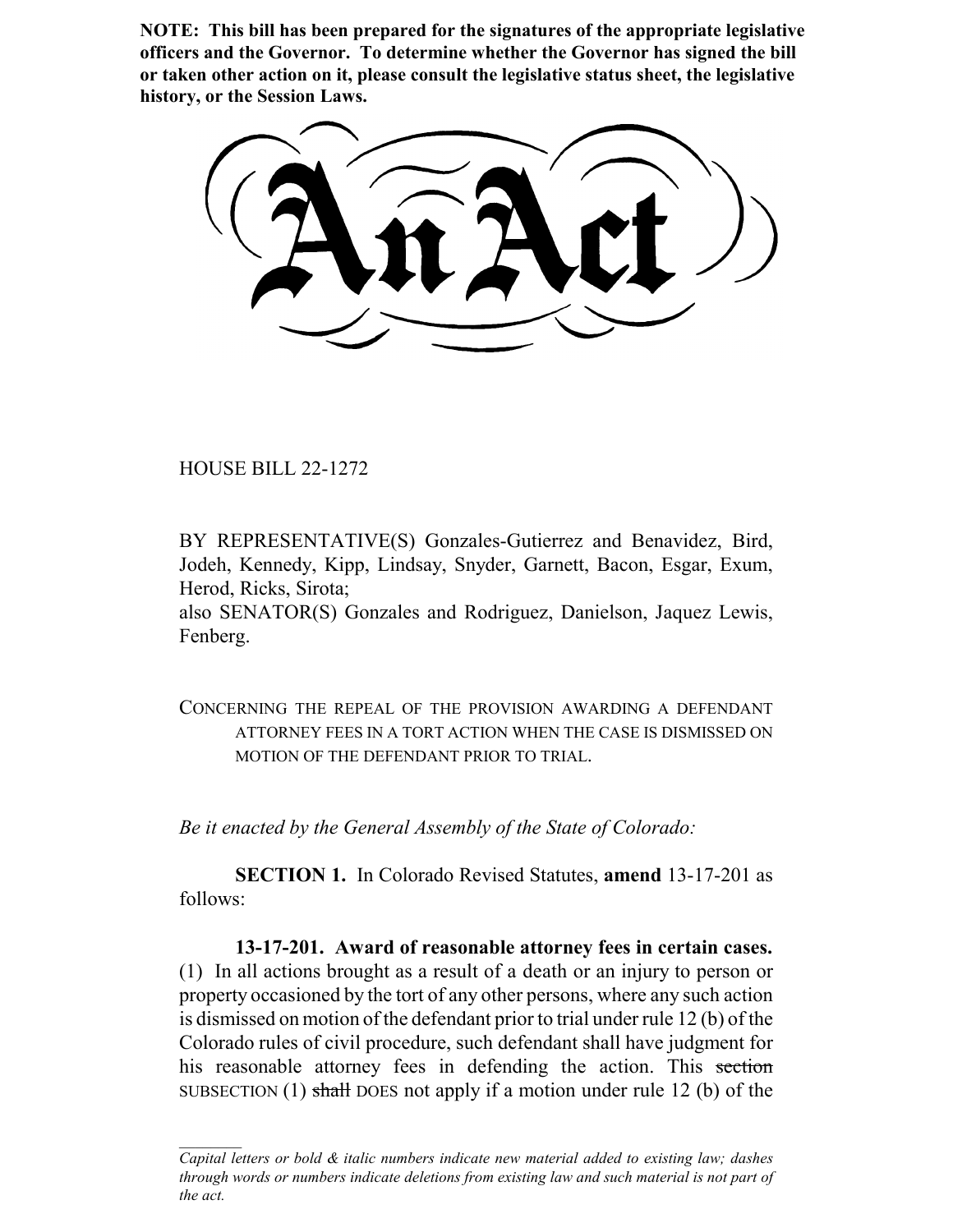Colorado rules of civil procedure is treated as a motion for summary judgment and disposed of as provided in rule 56 of the Colorado rules of civil procedure.

(2) SUBSECTION (1) OF THIS SECTION DOES NOT APPLY TO ANY CLAIM THAT IS A GOOD FAITH, NON-FRIVOLOUS CLAIM FILED FOR THE EXPRESS PURPOSE OF EXTENDING, LIMITING, MODIFYING, OR REVERSING EXISTING PRECEDENT, LAW, OR REGULATION; OR FOR THE EXPRESS PURPOSE OF ESTABLISHING THE MEANING, LAWFULNESS, OR CONSTITUTIONALITY OF A LAW, REGULATION, OR UNITED STATES OR STATE CONSTITUTIONAL RIGHT AND THE MEANING, LAWFULNESS, OR CONSTITUTIONALITY HAS NOT BEEN DETERMINED BY THE COLORADO SUPREME COURT, OR FOR CASES PRESENTING QUESTIONS UNDER THE UNITED STATES CONSTITUTION, TO THE SUPREME COURT OF THE UNITED STATES. THIS SUBSECTION (2) APPLIES SO LONG AS THE PARTY THAT BROUGHT THE DISMISSED CLAIM HAS PLEADED, IN ITS COMPLAINT, COUNTERCLAIM, OR CROSS CLAIM, THAT THE DISMISSED CLAIM WAS MADE FOR ONE OF THE EXPRESS PURPOSES STATED IN THIS SUBSECTION (2) AND IDENTIFIED THE PRECEDENT, LAW, OR REGULATION THE PARTY SEEKS TO EXTEND, LIMIT, MODIFY, OR REVERSE, OR WHETHER THE ISSUE TO BE DECIDED IS A MATTER OF FIRST IMPRESSION.

**SECTION 2. Safety clause.** The general assembly hereby finds,